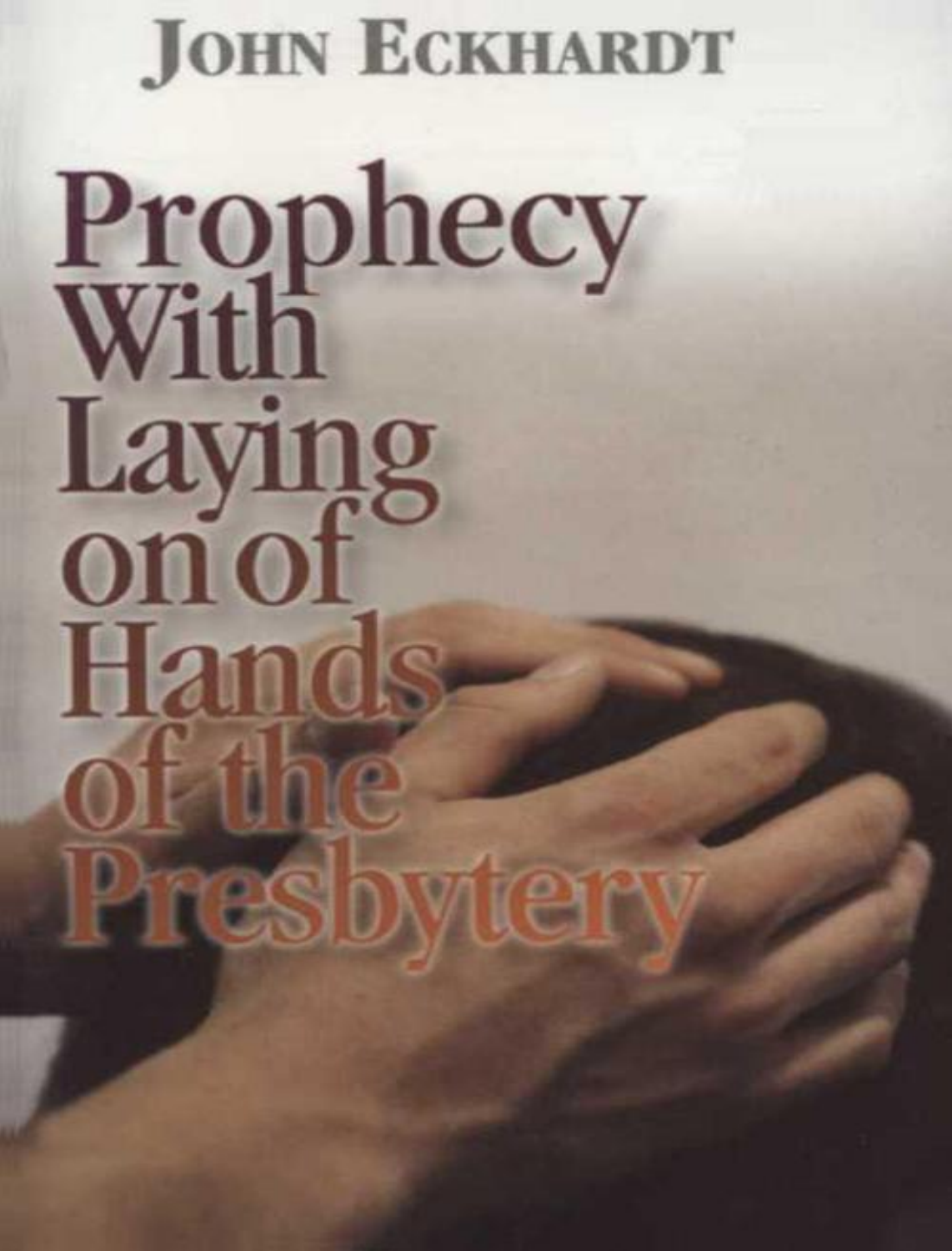Nealect not the gift that is in thee, which was given thee by prophecy, with the laying on of the hands of the presbytery. Meditate upon these things; give thyself wholly to them; that thy profiting may appear to all.

## 1 Timothy 4:14,15

There is great need for local churches to have prophetic presbyteries that will strengthen, release, and help the church move into a greater level of breakthrough and ministry. I am surprised by the number of churches that have never had a time for prophetic presbytery, although this was practiced in the early church, and has been restored to the modern church for over fifty years. Churches must have a revelation of the power of prophetic presbyteries and set aside time for them periodically. David Blomgren's book, Prophetic Gatherings In The Church, is a classic on the subject of prophetic presbyteries, but unfortunately, is now out of print. Steve Schultz has recently released a practical manual on prophetic presbyteries, and has a vision to see this practice restored to the church. I recommend that churches in the I.M.P.A.C.T. Network of churches have prophetic presbyteries to release potential candidates into their place in the Body of Christ, and help release them into their destinies.

Prophetic presbytery is a time when presbyters (elders) lay hands on and prophesy over selected believers to speak the will of God over them, impart gifts, and release them into their membership ministries. A presbyter is an elder who has the resident gift of prophecy. Ideally, a presbytery should consist of apostles and prophets who are elders of a local church. The presbyters do not have to be from the local church where the presbytery is being held. In other words, local churches can call in presbyters from other churches to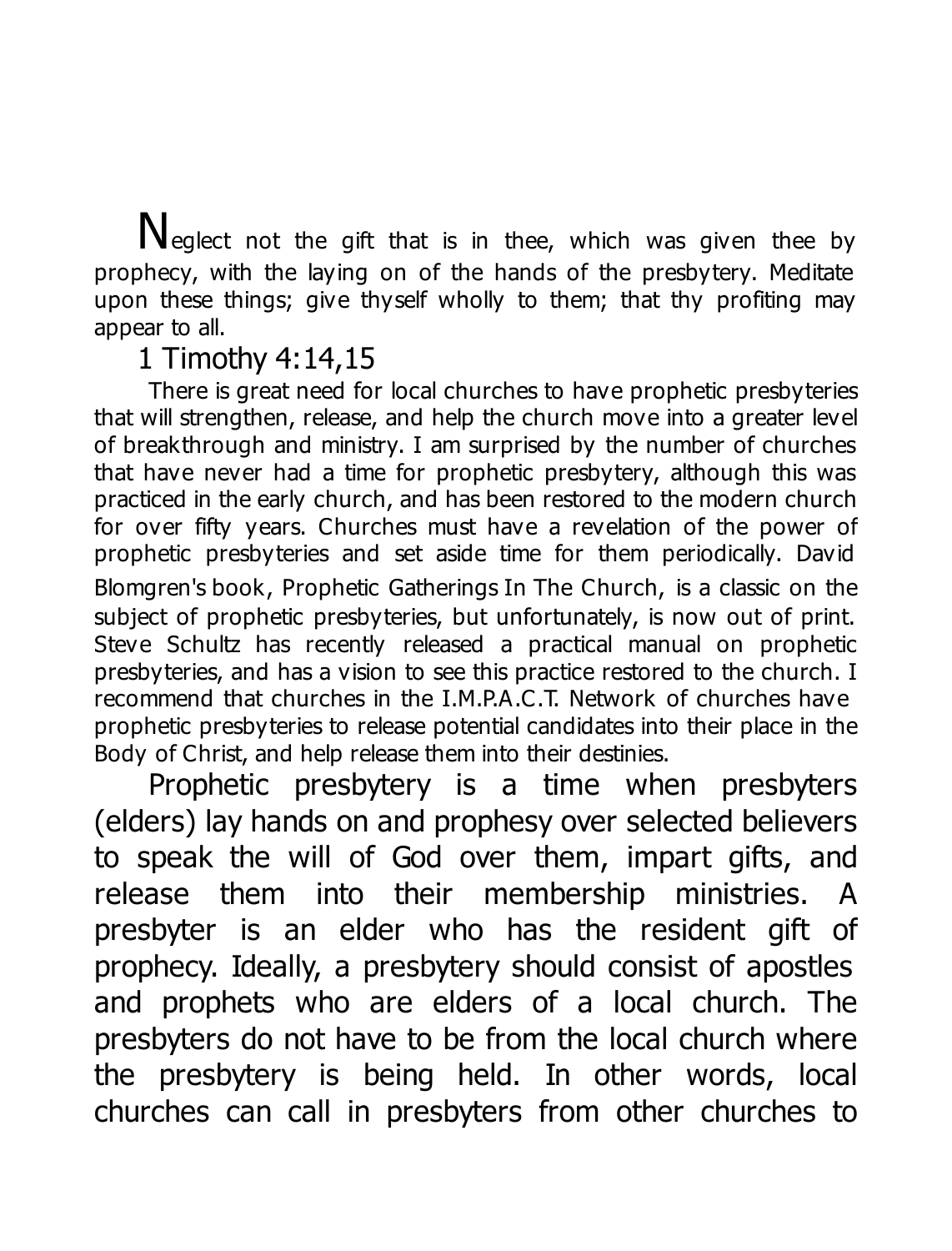conduct the presbytery.

Bill Hamon defines Prophetic Presbytery as a time when two or more prophets and/or prophetic ministers lay hands on and prophesy over individuals at a specified time and place. Prophetic presbyteries are conducted for several reasons:

1 . Revealing a Saint's membership ministry in the Body of Christ.

2 . Ministering a prophetic rhema word of God to individuals.

3. Impartation and activation of divinely ordained gifts, graces, and callings.

4 . Revelation, clarification, and confirmation of leadership ministry in the local church.

5 . "Laying on of hands and prophecy" over those called and properly prepared to be an ordained fivefold minister.

Prophetic presbyteries are governmental because they are conducted by the authority (elders) of the church. This is different from receiving prophetic words from a prophetic team. Presbyteries have more of a setting and releasing aspect for those receiving ministry. Candidates are chosen by the leadership of the church. Prophetic presbytery is not a time for anyone and everyone to receive a word.

The presbytery team can consist of two or more presbyters. Three or four presbyters are ideal. Each presbyter takes time to prophesy over the candidates before the entire congregation. Each presbyter has a part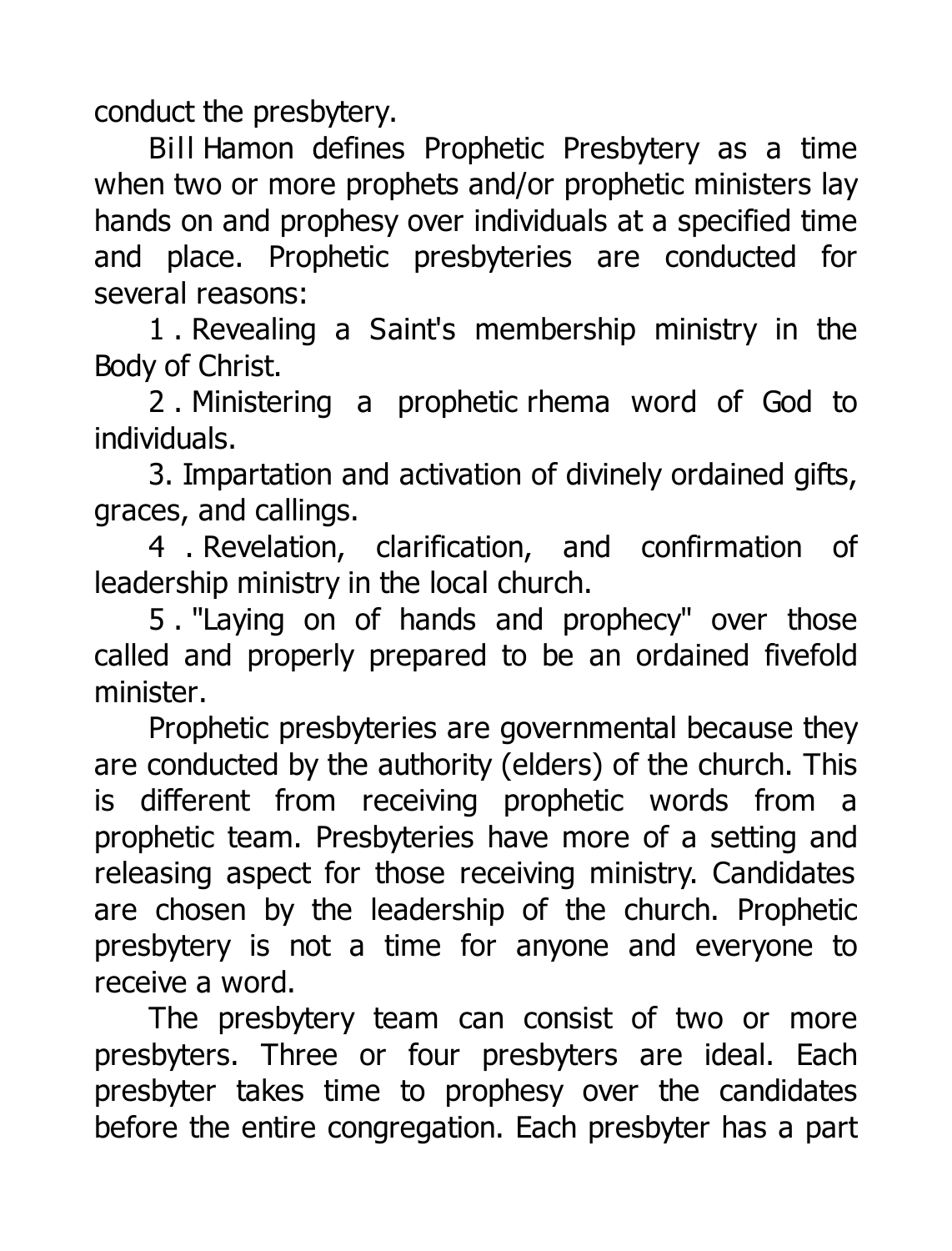to release, and no one presbyter will have all of the Word of the Lord. Presbyters must work together as a team. There is no competition between the presbyters. They should all be mature (elders). The presbytery is lead by a senior presbyter (usually an apostle with the most experience and maturity among the presbyters). Apostles will be able to prophesy with authority and revelation from their apostolic office. They also have an anointing to set. Prophets, however, are much needed in a presbytery, because they bring detail and clarity by releasing the Word of the Lord from the prophet's office. Apostles and prophets make a powerful team in a presbytery.

Presbyters with a resident gift of prophecy can prophecy on a regular basis to God's people. They do not have to wait for a special anointing to prophesy, but can prophesy because of the resident gift of prophecy. The simple gift of prophecy is for edification, exhortation, and comfort. Apostles and prophets can speak direction, correction, and revelation, because of other gifts (e.g. word of wisdom, word of knowledge, faith) that operate through their offices. A prophetic presbytery will go beyond edification, exhortation, and comfort, and include impartation, direction, confirmation, and revelation, because of the resident gift of prophecy in the presbyters, and the strength and anointing of their offices.

The strength of a prophetic presbytery will depend upon the presbyters and candidates. The more mature and gifted the presbyters, and the more qualified the candidates, the stronger the prophetic flow will be. The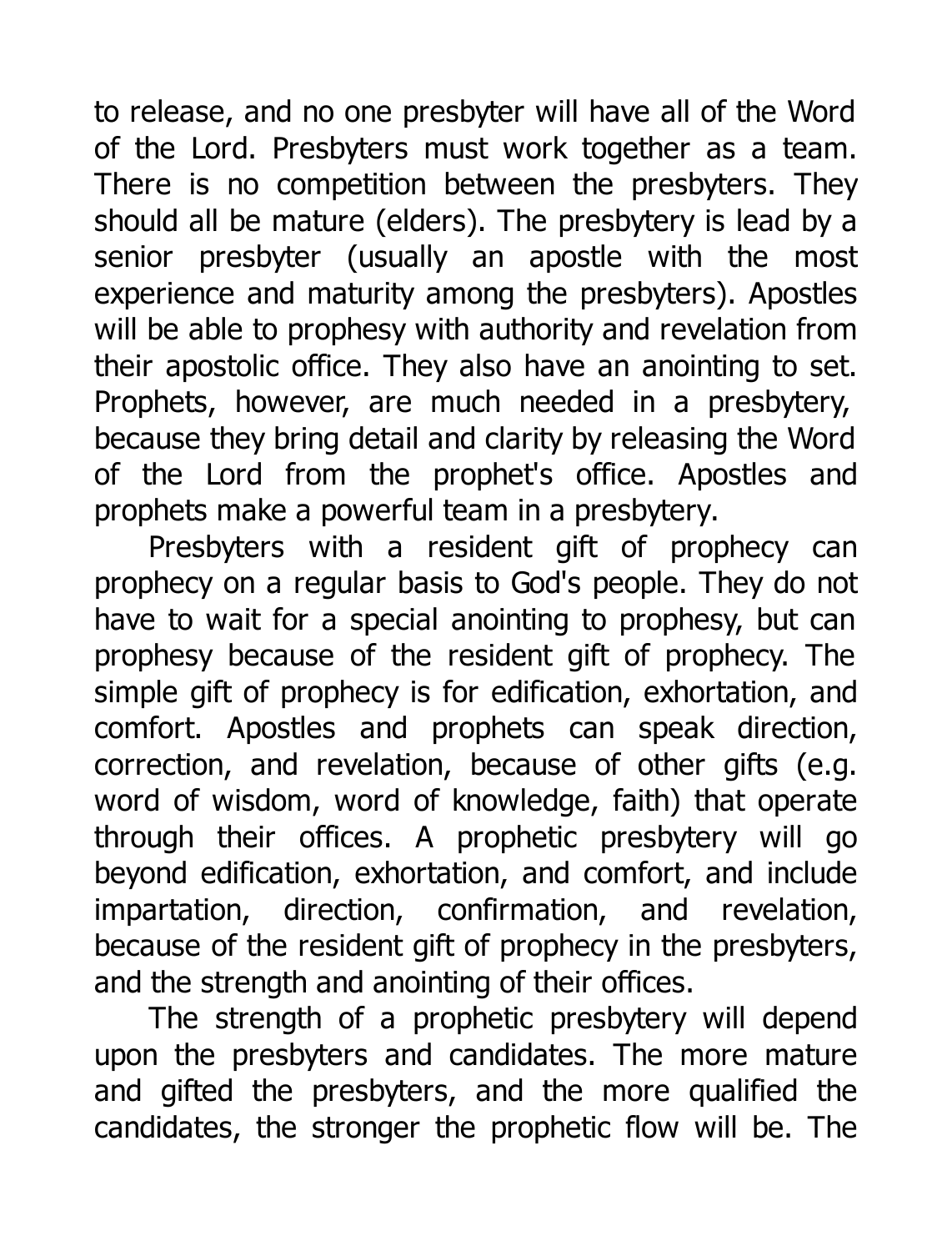faith of the church, and an atmosphere created through prayer, fasting and worship will also determine the strength of the presbytery. God desires for churches to have strong prophetic gatherings. Strong utterances and impartations should be expected if a presbytery is conducted properly. These should be times of great refreshing and blessing for the entire church. Even those not receiving ministry can rejoice and be blessed by seeing others in the body receive. As others in the body are strengthened and released, the entire church is blessed. We should rejoice with them that rejoice.

The entire leadership of the church should be present during a presbytery. They need to hear the prophetic words spoken over people who are under their leadership. The leadership of a church is responsible to oversee the members, and have a responsibility to help guide the candidates after they receive prophetic ministry. Members should also be encouraged to come and give their support. The corporate anointing is needed to have a strong presbytery. Those not receiving ministry are not to sit idly by and be spectators of what is transpiring. They should help create an atmosphere, through their faith and prayer, which will assist the presbyters and candidates to receive the full blessing of the Lord.

It is wise to invite presbyters who are new to the church, and not too familiar with the people receiving ministry. It is also good to have a presbyter return, who has functioned as a presbyter before (if this is not the first presbytery). There may be leaders within the local church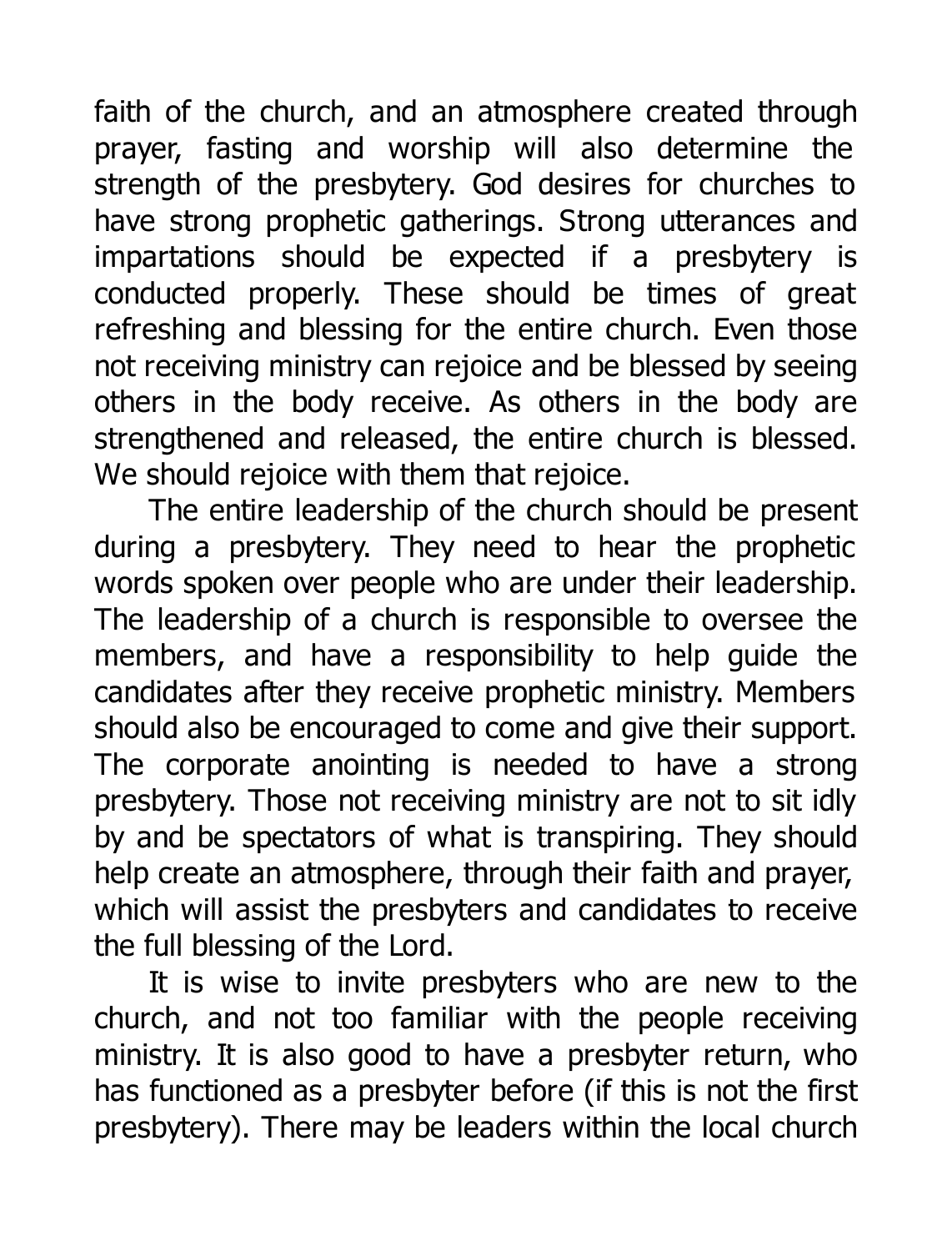who can function on a presbytery, but is recommended that the leadership brings in presbyters from outside the local church, who are not familiar with the candidates.

After each presbyter has prophesied (it is not necessary for all the presbyters to prophecy over each candidate), it is time for the presbytery to lay hands on and pray over the candidate (or candidates, if a couple). This is a time of impartation and transfer of gifts and anointing. The candidate will be encouraged, confirmed, strengthened, and released into a greater sphere of ministry as a result of prophetic presbytery. The church will also be blessed by hearing the word spoken over the candidates. This will help the church and leadership to discern the gifting and calling upon the candidates. The church will be built up because key people (candidates) have received prophetic presbytery.

Candidates should be members of the local church selected by its leadership. They should be saved, Spirit filled, and evidence spiritual maturity. Prophetic presbytery is not a time to fix problems that believers may have. It is unfair to the presbyters to select people who are not qualified for this kind of ministry. It is recommended that the candidates be members of a local church for at least a year, to prevent people from joining a church just to receive this kind of ministry.

We believe that all believers can receive prophecy. Churches today are raising up prophetic teams to accomplish this. However, prophetic presbytery is a time in which only a select few can receive in depth prophetic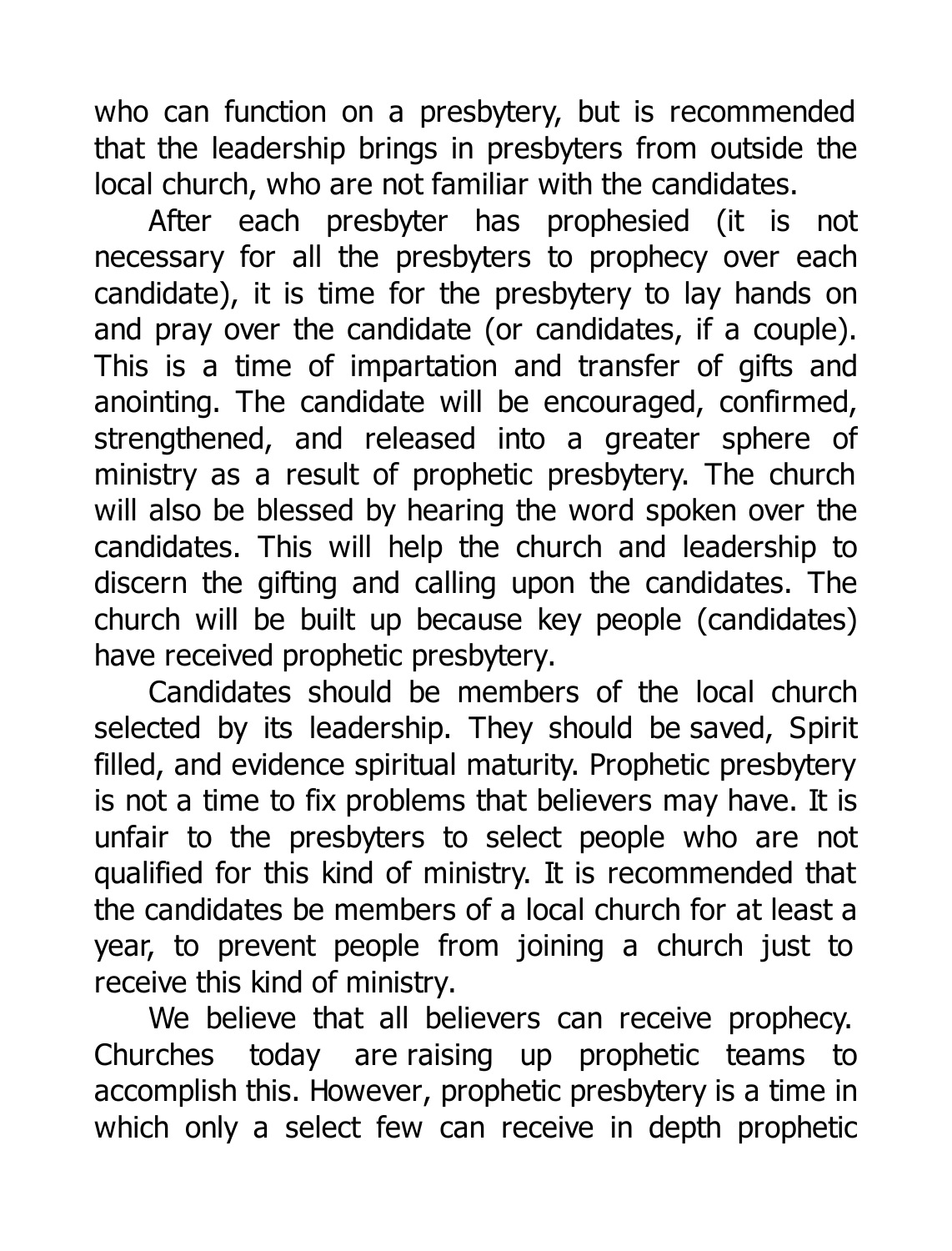ministry. It is recommended that the number be limited to between three and seven settings. The presbytery can take place over several days. It takes time to minister in prophetic presbytery. This is not a time to call in prophets to prophesy over everything moving in your church. After candidates receive prophetic presbytery time can be given to call people from the congregation and prophesy over them. This is to encourage believers, but it is not the main reason why the presbyters have come. The church can also receive corporate words during a time of prophetic presbytery.

Believers of a local church can request to be candidates for presbytery. However, the leadership bears the responsibility of selecting the candidates. Those who are chosen should be told beforehand, in order to prepare spiritually for the presbytery Fasting on the part of the candidates and the presbyters will always enhance the strength and accuracy of the prophetic word. The whole church can be encouraged to fast prior to a presbytery. This will create an atmosphere for the Holy Spirit to speak to the church.

People who do not desire prophetic presbytery should not be forced to receive it. If a spouse desires presbytery and their mate does not, the spouse should not necessarily be excluded. If one mate is not as qualified as the other, it is advisable for them still to receive rninistry as a couple (providing both are saved). If a mate is unsaved, the believing mate can still receive presbytery.

Candidates can be potential leaders or potential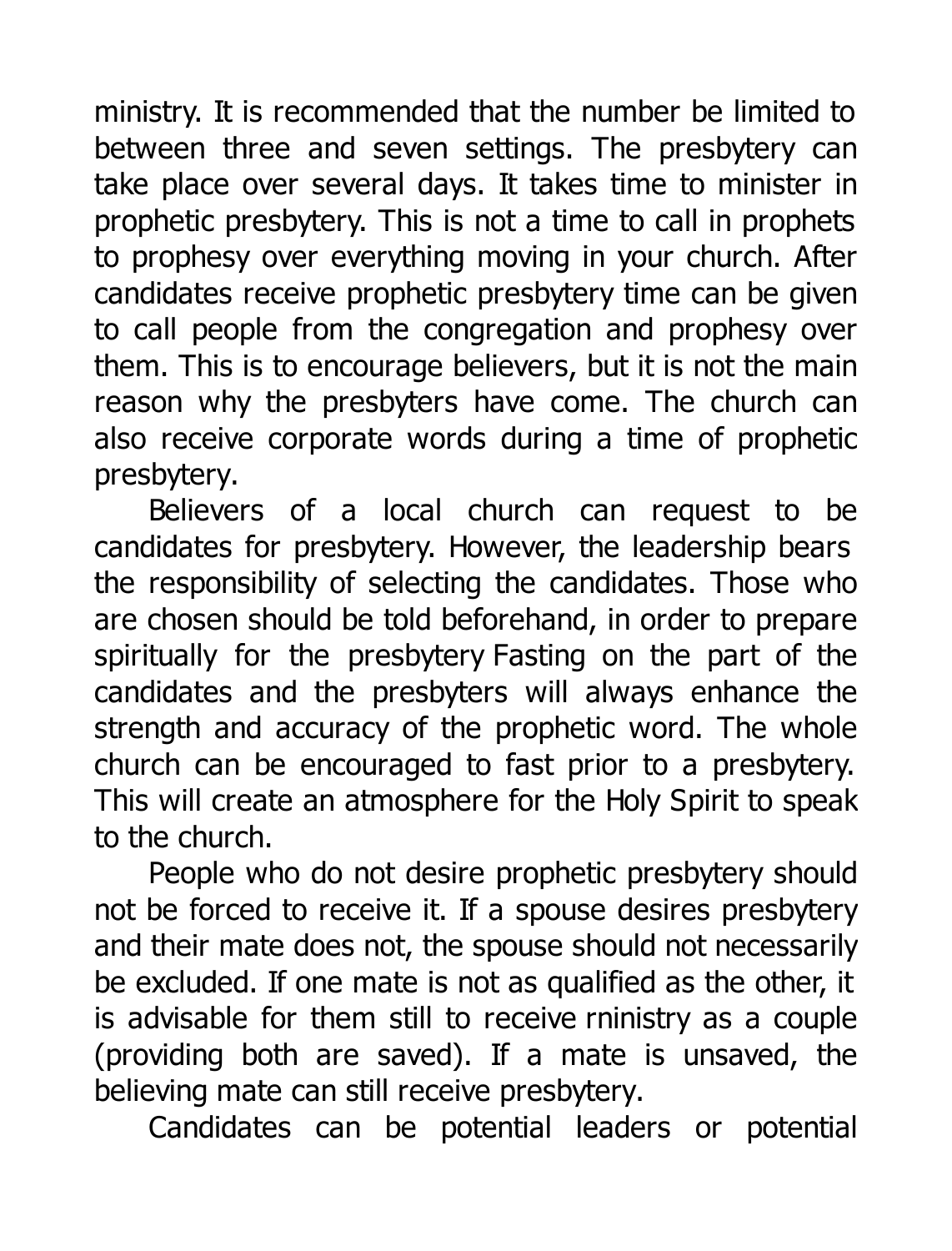ministers of the church. They can be people whom the leadership feels are about to enter into a new level of ministry. Large churches will have an abundance of candidates, and they must be chosen carefully and prayerfully. There may be a tendency for some people to feel overlooked, but the time frame must be understood by all, and no one should take offense if they are not chosen. A church can have a presbytery yearly or bi-yearly depending on the need. Leaders should spend time teaching and preparing the church if they have never had a presbytery. The church needs to have revelation and understand the importance of such a time.

The presbytery should occur in the local church setting. This is not to be done in a cell group or home meeting. The entire church should know the importance of this time and participate if possible. A short message can be given before a presbytery, and worship should be done at intervals to keep the prophetic spirit strong. All prophecies should be taped and later reviewed by the leadership. The candidate has the responsibility to take heed to the word spoken.

The foundational scripture for prophetic presbytery is First Timothy 4:14. Paul admonishes Timothy not to neglect the gift that he received through prophecy with the laying on of hands of the presbytery. Timothy would be able to profit as he meditated upon the prophetic words and gave himself wholly to them.

This practice remained absent from the church for many generations until the Latter Rain Movement of the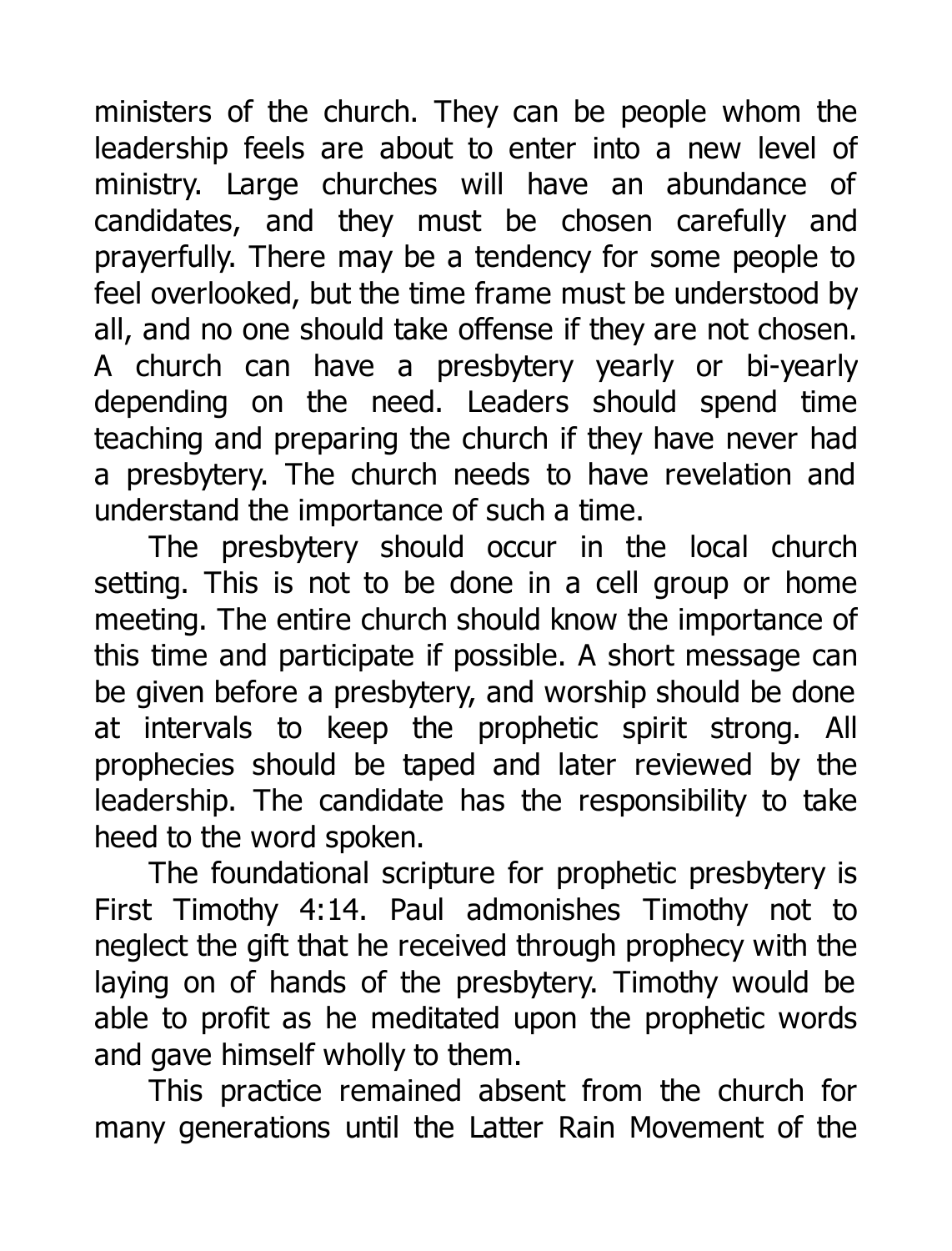1940's. Many churches began to operate in presbyteries during the Latter Rain Movement. However, the practice has again declined significantly. One of the reasons for this is that very few books were written by leaders of the Latter Rain Movement. It is a spiritual technology that the enemy desires to keep from the local church. I have a heart to see it restored fully. I have seen firsthand the benefits of prophetic presbytery in CRUSADERS CHURCH, over which I am the apostolic overseer. Leaders cannot introduce this to the church unless it is understood and believed in.

Prophetic presbytery is a part of restoration truth that present truth churches should receive and operate in. We are living in times of restoration. Restoration churches are recovering truth, revelation, and ministry that has been absent or neglected in the church for generations. With restored truth comes a greater ability for breakthrough and release of ministry.

Da vid Blomgren mentions nine (9) benefits of prophecy in a presbytery as follows:

- 1. Edification (1 Corinthians 14:3).
- 2. Exhortation (1 Corinthians 14:3).
- 3. Comfort (1 Corinthians 14:3).
- 4. Direction (Acts 13:1,2).
- 5. Conferral (1 Timothy 4:14).
- 6. Confirmation (Acts 15:32).

7. Correction (1 Corinthians 14:31); learn is Greek word mathaneo meaning corrective learning.

8. Judgment (Hosiah 6:5).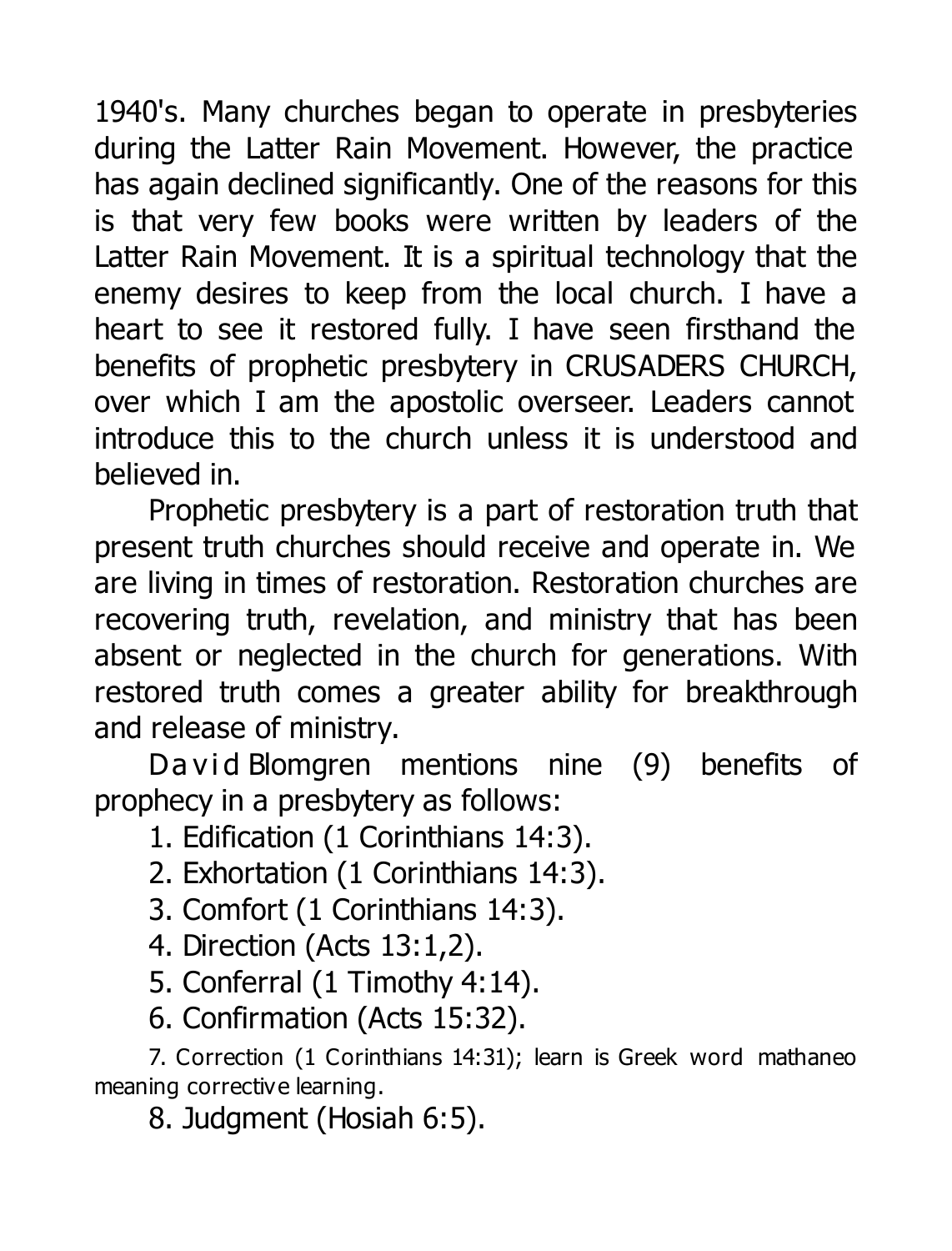9. Equipping of the saints (Ephesians 4:11,12).

And now brethren, I commend you to God, and to the word of his grace, which is able to build you up, and to give you an inheritance among all them which are sanctified.

Acts  $20.32$ 

Prophetic presbytery releases great grace to the hearers. The prophetic word is able to build us up and release our inheritances unto us. Believers need grace to serve God. An abundance of grace is needed to reign in life (Romans 5:17). An abundance of gifts is a sign of abundance of grace (1 Corinthians 1:4-7). Gifts and grace are imparted during a prophetic presbytery.

So I prophesied as he commanded me, and the breath came into them, and they lived, and stood upon their feet, an exceeding great army.

Ezekiel 37:10

The prophetic word is more than information. The prophetic word releases life (breath). Prophetic presbytery is a time in which life is breathed into the recipient. The gifts and destiny of the candidate are revealed and activated. It causes believers to rise up (stand up on their feet). It is a key to raising up a strong army of believers.

...that thou shalt meet a company of prophets...and they shall prophesy:

And the Spirit of the LORD will come upon thee, and thou shalt prophesy with them, and shalt be turned into another man.

1 Samuel 10:5,6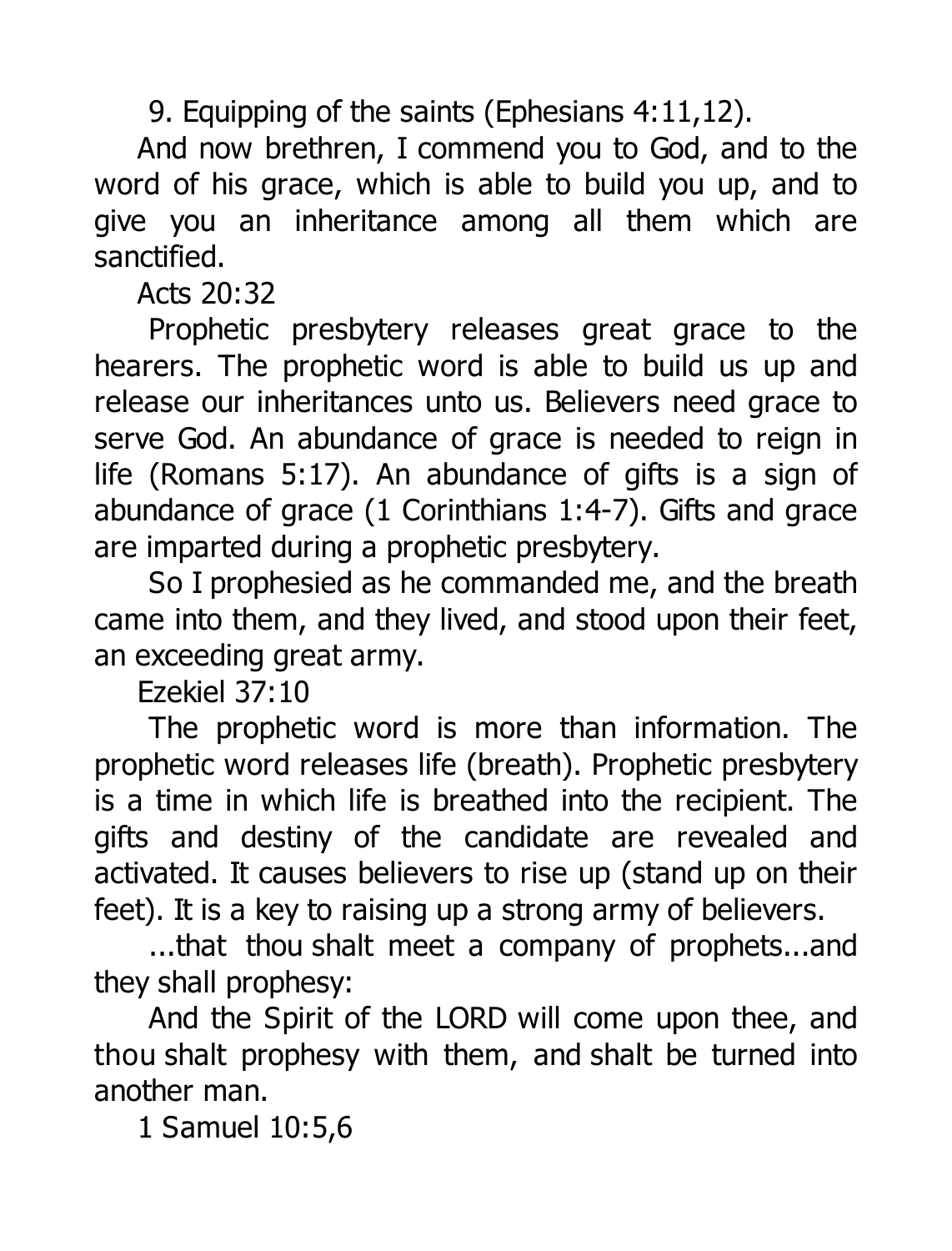Leaders are changed when they come into contact with the company of the prophets. Saul was released as the first king of Israel through the prophetic anointing. Prophetic presbytery is a time to release potential leaders into their callings and ministries. The strength of prophetic presbytery is the joining together of the anointings of the team. The team members strengthen and stir up one another as they minister together.

Let the prophets speak two or three, and let the other judge.

If anything be revealed to another that sitteth by, let the first hold his peace.

For ye may all prophesy one by one, that all may learn, and all may be comforted.

## **1 Corinthians 14:29-31**

Prophetic presbytery is a time for learning the will of God and being comforted. It is a time to allow the prophets to speak. The presbyters minister as a team.

As one ministers, others can receive revelation concerning the candidates. In this way the candidates benefit from the ministry of several prophets.

Prophetic presbytery is a spiritual technology to help leaders build strong churches. This is a day of restoration. Churches must appropriate all the benefits that God's gifts bring to the church.

I believe that churches around the world will take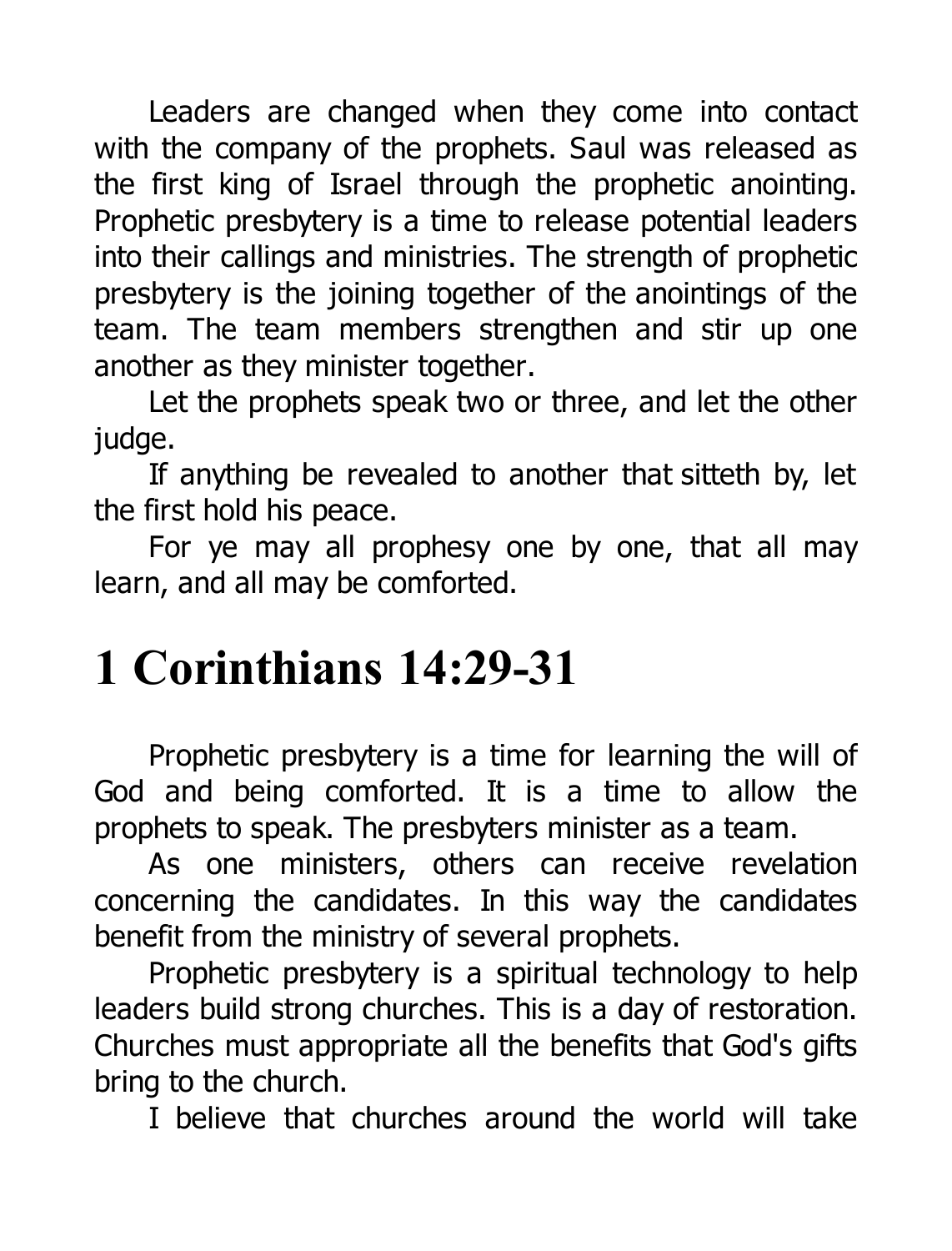advantage of prophetic presbytery and move into apostolic strength and power.

David Blomgren mentions thirteen (13) benefits of the Laying on of Hands and Prophecy by the Presbytery:

1. A greater realization of each one's responsibility to function in a ministry.

2. A greater appreciation for the various ministries in the Body of Christ and the need for them.

3. A "setting in" of ministries in the local assembly.

4. Finding one's place in the Body of Christ.

5. Confirming the will of God to the candidate.

6 . The further development of ministries within the local body.

7. Specialized assistance through prophetic revelation and individual lives.

8 . Strengthening of the whole church in a better understanding of God's ways through a receiving of the prophetic ministry.

9 . The spiritual level of the whole church raised through seeking the Lord in fasting and prayer.

10. The whole church receiving prophetic direction.

11. The imparting of gifts and blessings to believers by the laying on of hands.

1 2 . A greater recognition of God's order in the authority of the local leadership as overseers of the lives of the people.

13. A deposit of faith in the hearts of the congregation to see God's purposes to be fulfilled.

The Hebrew word for laying on of hands is samak. This word implies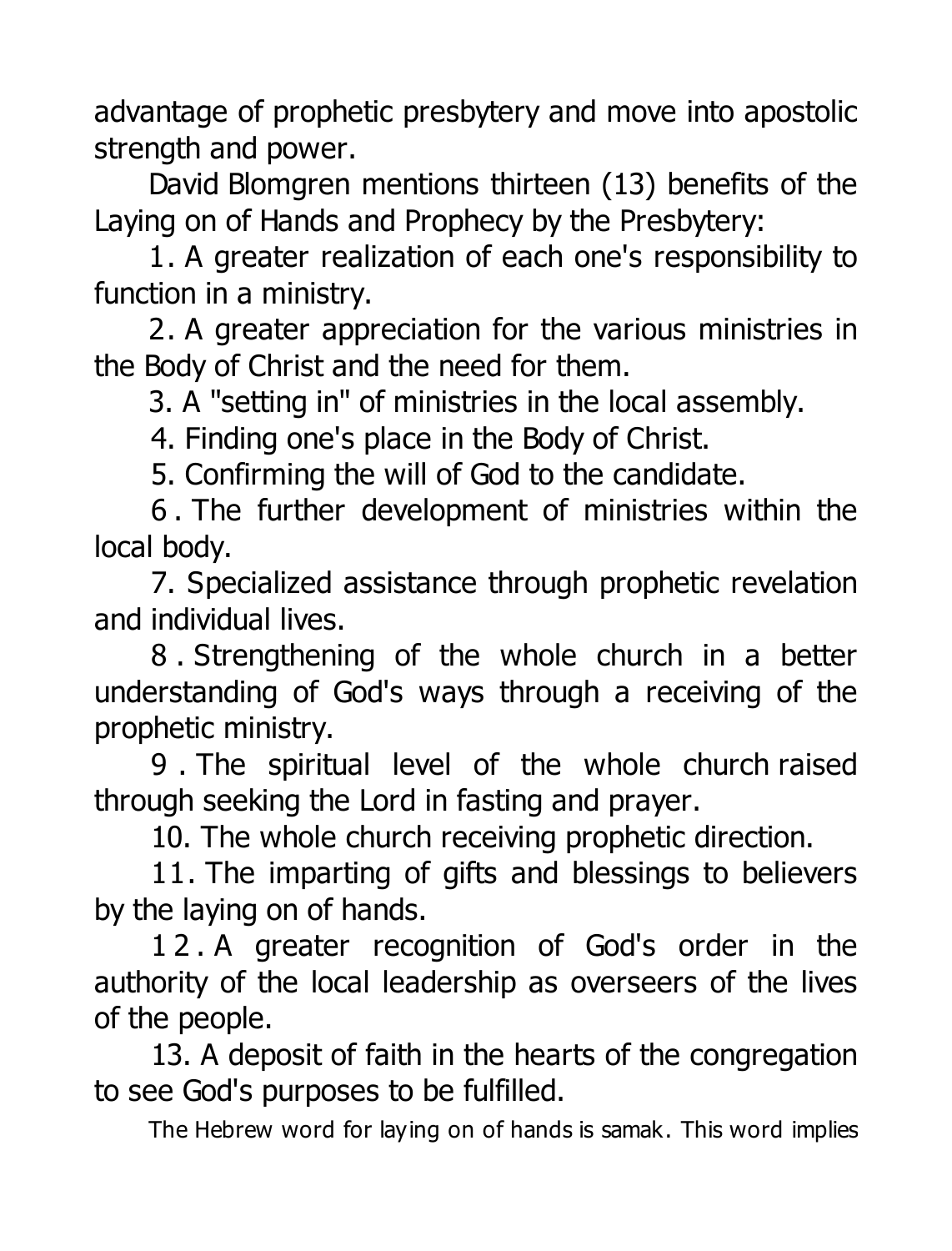the responsibility and obligation of the person receiving the imposition of hands. The Greek word for laying on of hands is epitithemi. This word implies contact which is a channel for transmission. Timothy received a gift through (via) prophecy with the laying on of hands of the presbytery. Prophecy is a channel through which grace and gifts are transferred. The person receiving has the responsibility and obligation to steward the gifts and grace received.

This charge I commit unto thee, son Timothy, according to the prophecies which went before on thee, that thou by them mightiest war a good warfare.

1 Timothy 1:18

Fight the good fight in the spirit of those predictions.

1 Timothy 1:18 (TCNT)

The prophecies Timothy received helped him to war a good warfare. Paul reminded (charged) him according to these prophecies. Prophetic presbytery is not to be taken lightly by the recipient. Unto whom much is given, much is also required. The recipient has the responsibility and obligation to war with the prophetic word. Prophetic words recorded during a presbytery should be meditated upon and used by the candidate as a weapon against the enemy.

And Jacob called unto his sons, and said, Gather yourselves together, that I may tell you that which shall befall you in the last days.

Gather yourselves together, and hear, ye sons of Jacob; and hearken unto Israel your father.

Genesis 49:1,2

Prophetic gatherings are times when destinies are revealed and released. This can be seen when Jacob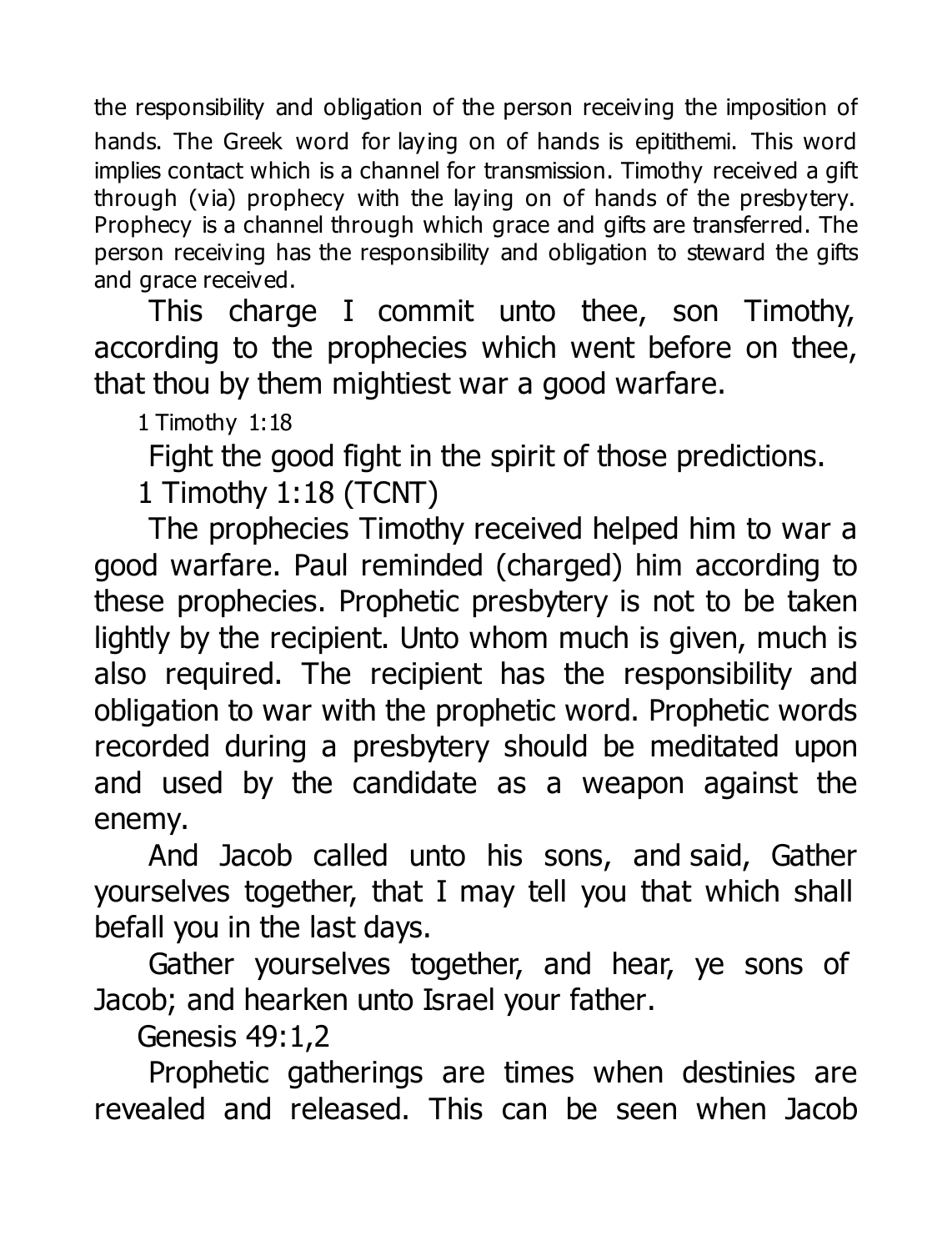gathered his sons together in Genesis, chapter 49. He spoke prophetically to his sons and detailed their destinies and inheritance. It is important for churches and believers to set aside times for prophetic gatherings. These can be times of power and release when accompanied by prayer and fasting. The laying on of hands is one of the principle doctrines of the church (Hebrews 6:1,2). Prophecy has always been a vehicle through which the Lord has given direction, blessing, activation, and impartation to his people. Sometimes the prophetic word spoken during a time of presbytery will not be fully fulfilled until years later. With prophetic presbytery, believers can prepare for the future by aligning themselves with the Word of the Lord. The Word of the Lord will be tested, but a believer walking in faith and fulfillment will see the desired result.

And this is the blessing, wherewith Moses the man of God blessed the children of Israel before his death.

## Deuteronomy 33:1

Moses prophesied over the tribes of Israel. The Word of God calls it a blessing. Prophetic presbytery is a time of blessing. Blessing is the Hebrew word Berakah, meaning benediction, prosperity, and present. Moses was a prophet. Prophets have the grace, authority, and ability to release tremendous blessings. This is why presbyteries should consist of prophets as opposed to people with the gift of prophecy. Prophets have more grace and authority to release and bless people concerning their destinies.

Leaders must understand that the purpose of the fivefold ministry is for the perfecting of the saints. This includes preaching, teaching, training, activation, laying on of hands, and prophetic ministry. A lack of quality prophetic ministry can be the difference between success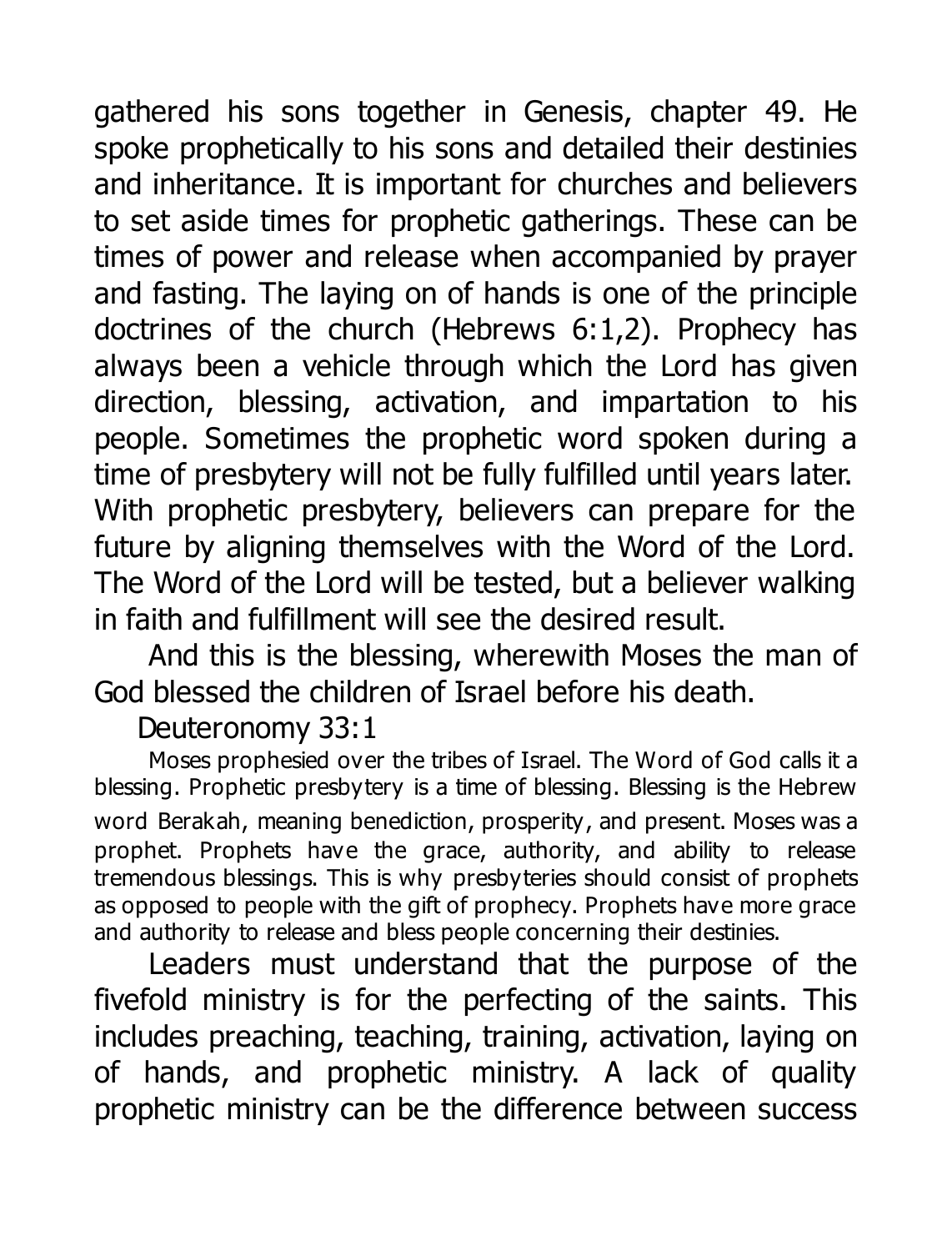and failure. Believers cannot advance beyond their leadership.

Each local church is responsible for the development and release of its members. This is not to imply that presbytery meetings are the only way for a believer to discern and understand the will of God. Every believer is responsible to pray, study and seek the will of God (for himself/herself). Prophetic presbytery is not for lazy believers who desire a "shortcut" to understanding God's will. However, it is a tremendous benefit for believers. Prophetic presbytery is a ministry given by God's grace to help us walk in God's will for our lives.